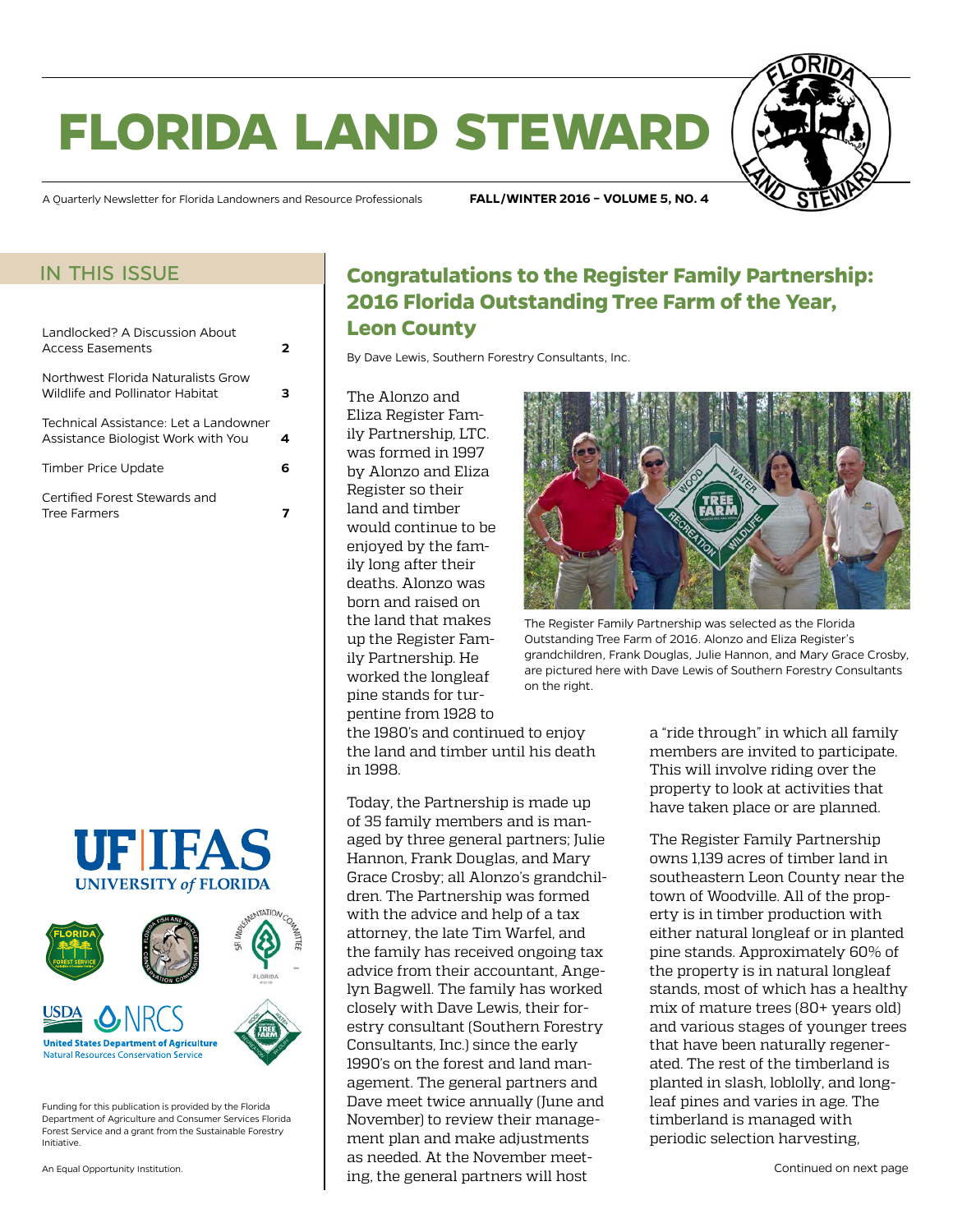<span id="page-1-0"></span>Congratulations to the Register Family Partnership: 2016 Florida Outstanding Tree Farm of the Year, Leon County....continued from previous page

mechanical treatments, and prescribed burning. The property has been under a written Forest Management Plan for many years and is updated every five years.

The centerpiece of the Register timber is the natural longleaf stands that are managed on a natural regeneration system that incorporates frequent, but light, selection harvests in conjunction with frequent prescribed fire. The

selection harvests utilize individual tree selection via hand marking by foresters to select the trees to remove. Emphasis is put on protecting existing natural regeneration, as well as promoting future regeneration. Most of the timber that is harvested is typically high value sawtimber and utility poles.

Prescribed fire is an integral tool used in managing the Register Family Partnership timber lands. Essential in managing the longleaf stands, the planted stands are also prescribed burned on a 3-year rotation. Besides, timber harvesting, revenues are generated through hunting leases and pine straw harvests.

We congratulate the family on all of their accomplishments and exemplary land stewardship.

## **Landlocked? A Discussion About Access Easements**

By Jon Gould, Florida Tree Farmer

First, let me clarify that this article does not address conservation easements. This article discusses easements that are used primarily for providing access by vehicular and foot traffic and above-ground utilities across property. Easements discussed here are defined and regulated by state law. In Florida the law for addressing easements is found in Florida Statutes Title XL – Real and Personal Property, Chapter 704 – Easements, Paragraph 704.01 – Common-law and statutory easements defined and determined.

The main purpose of an easement is to provide reasonable access to landlocked property from "…the nearest practicable public or private road in which the landlocked owner has vested easement rights." In other words, if you own property that is surrounded by property owned by others and there is no established right-of-way that you can use to access your property, you are entitled to an easement across one of the surrounding properties. Neighboring landowners may not block your access by means of a fence, gate, structure, or any other obstruction. Like most laws there are many situations that can complicate the intent of this law that may result in litigation. Let's discuss some of the more common situations that may arise.

First, if you are the landlocked property owner (called the Dominant Owner) surrounded by other property owners (called potential Servient Owners), whose property do you decide to try to obtain an easement across? The law states that the easement should be "the nearest practical route" to a public or private road. To illustrate the idea of practicality, what if the nearest route is a quarter mile through a heavily wooded swamp that floods frequently, whereas another route is over an established private road that is a mile long, extends through the middle of a well-managed Tree Farm, and passes near the house of the absentee landowner? An easement through the first property is the nearest route but may not be the most practical route compared to the second property. However, an easement through the first property may have a minimal impact on that landowner compared to the impact of an easement through the property of the Tree Farmer.

Constructing a road through the swamp will likely require special permits from the county, state, and/ or federal agencies. On top of that, what if there are any endangered or threatened species within or near the proposed construction route? Issues like this may eliminate this route as a possible or feasible

easement. Even if approved, this route is going to be very expensive to construct and will likely require a wider than normal easement to build the road, install drainage structures, and provide overhead power lines.

Now the Tree Farmer may be considered to have the most practical route and may have to provide an easement that will grant access through his locked gate to people and equipment of the landlocked owner, including family and friends, contractors, service and utility companies, loggers, clients, etc. What if this property is leased to a hunt club? They aren't going to want strangers passing through their leased property at any time, scaring and possibly killing some of the wildlife. If the landlocked owner is planning to build a residence or hunt camp he will want power and possibly other utilities, so these will have to extend all the way along the Tree Farmer's road. In other words, what had been private property now has any number of trespassers traveling through it. However, the more inconvenient, invasive, and restrictive the easement is to the Servient Owner, the greater the compensation he/she may be entitled to.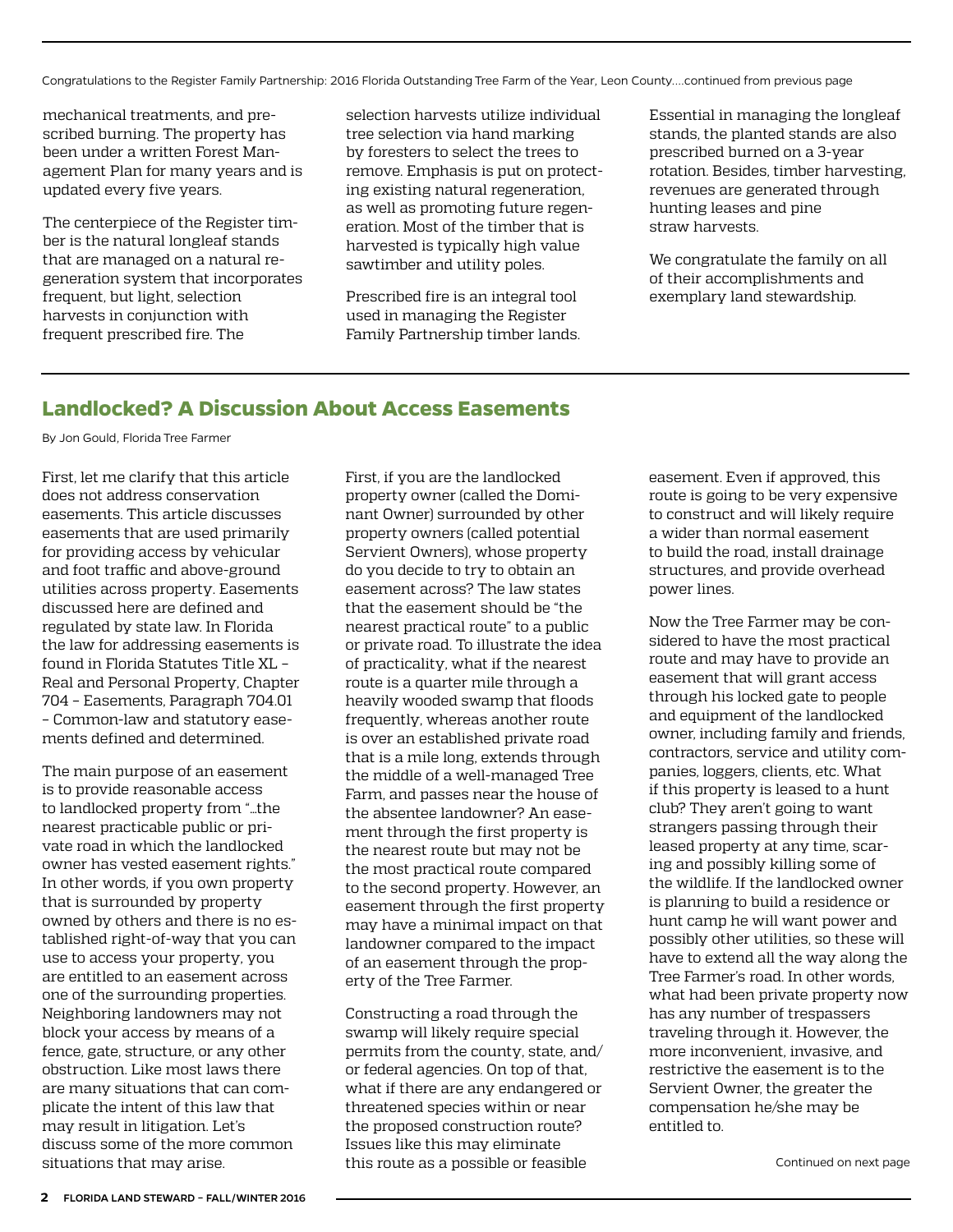<span id="page-2-0"></span>Landlocked? A Discussion About Access Easements....continued from previous page

If the landlocked owner can't come to an agreement with one of the adjoining owners for an easement, then he can petition the court to decide who will provide the easement and the provisions of the easement; such as where it will be located on the property, the width of the easement, restrictions, who pays for the road maintenance, whether or not the landlocked owner will have to pay any compensation for the easement and how much, etc.

You can see where an easement across your property can devalue it and also even take away some or much of the joy of owning it. Therefore, if you are considering purchasing a piece of property it is a good idea to look at the surrounding property ownerships to determine if any of those owners might someday seek an easement across the property you are interested in. Of course, you should also make sure that there is good legal access to the property you are considering.

If you are contacted by a landlocked owner or his attorney requesting a possible easement across your property, it would probably be wise to hire an attorney having experience with easements to represent you. An easement is a serious encumbrance that places restrictions on your property that normally stay with ownership of the property. An attorney can help you negotiate the

least restrictive easement and may even be able to suggest an alternate easement through someone else's property that would be more appealing to the landlocked owner. The attorney can also represent you in case of litigation.

Whether granting or obtaining an easement, make sure that all of the restrictions and provisions are clearly spelled out in the legal document granting the easement. If something important was not included, like who is responsible for maintaining the road, it could cause serious complications and even lead to costly litigation to resolve.

## **Northwest Florida Naturalists Grow Wildlife and Pollinator Habitat**

By Renee Bodine, USDA Natural Resources Conservation Service

Billy and Marcia Boothe are naturalists, having spent a lifetime observing, documenting, photographing and teaching about Florida's plants, insects and wildlife. So when they bought their land in the late 90s, it was to restore the land and preserve its plants, which include the Torreya tree, a very rare conifer that grows only in the bluffs and ravines in Gadsden and Liberty counties and an adjacent county in Georgia. Discovering a robust population of gopher tortoises with 40 burrows scattered throughout the property was a plus. Located between Torreya State Park and Greensboro, they named their property Crooked Creek Preserve after the creek running through their land to the Apalachicola River.

While working with a Florida Fish and Wildlife Conservation Commission's biologist they mentioned that they wanted to increase their wildlife habitat. He directed them to USDA's [Natural Resources Conser](http://www.nrcs.usda.gov/wps/portal/nrcs/site/fl/)[vation Service](http://www.nrcs.usda.gov/wps/portal/nrcs/site/fl/) (NRCS) for financial assistance.



Billy and Marcia Boothe are restoring the longleaf pine forest on 22 acres in Gadsden County. Photo by Renee Bodine.

Billy and Marcia began the process of restoring longleaf on 22 acres to bring the ecosystem back to what it used to be before fire was excluded. They removed many of the encroaching hardwoods and planted 8,400 longleaf pine tubelings, along with 25,000 wiregrass plugs on a 6 foot spacing to help carry fire. Prescribed burns are set every two

years to promote a diverse groundcover and wildlife has flourished. The Boothes watch quail, wild turkey, deer, bobcat and bear on the property. Fire has caused wildflowers, including some endangered species, to bloom profusely again. "It has worked out beautifully," Marcia says.

Continued on next page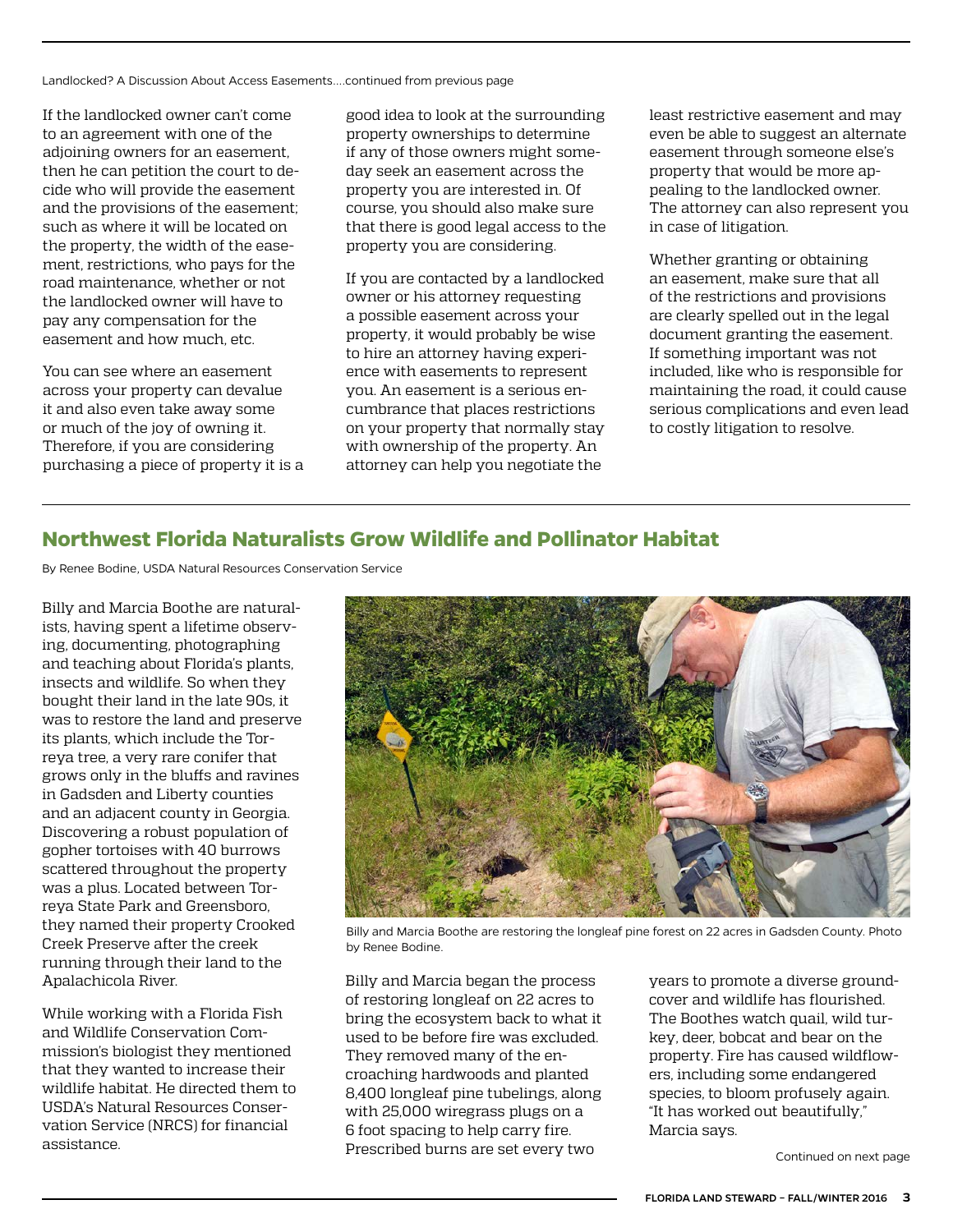<span id="page-3-0"></span>Northwest Florida Naturalists Grow Wildlife and Pollinator Habitat....continued from previous page



A bee visits manyflowered beardtongue, an important pollinator-attracting plant established on the property. Photo by Billy Boothe.

Even though the couple manages their forest primarily for wildlife instead of harvest, Marcia recommends other landowners consider longleaf pine. "The tales about longleaf taking forever to grow aren't really true," she says. Although the species is slow growing the first 10 to 15 years, she says it catches up. "Longleaf is a lot less work. It is adapted to the habitat, drought and insect resistant, fire adapted and you get a lot more money for it," Marcia says.

Last year they planted pollinatorattracting flowers, shrubs and trees. After clearing the area of weeds, they planted three acres in native

wild flowers bordered by hedgerows of Chinquapins, Chickasaw plums, redbuds and silverbells. They also planted less well-known plants such as native blueberries, aralias and Hercules' clubs that Billy says are great for pollinators. He built 20 bee boxes.

Financial and technical assistance from NRCS helped them do the work through the agency's [Longleaf Pine](http://www.nrcs.usda.gov/wps/portal/nrcs/detailfull/national/programs/initiatives/?cid=nrcsdev11_023913) and [Pollinator](http://www.nrcs.usda.gov/wps/portal/nrcs/main/fl/programs/financial/eqip/) initiatives. As soon as they cleared their land, they started seeing the benefits of their hard work. Motion-activated cameras set up at 14 gopher tortoise burrows track their behavior and wildlife passing by. The gopher tortoise is

the keystone species of the longleaf pine ecosystem and hundreds of species depend on their burrows for survival. And friends who keep 32 bee hives on the property provide the couple with honey. Billy photographs rare plants and wildlife for publication in natural history books, magazines and websites.

The couple continue their outreach and education about land stewardship through a Facebook page for landowners in Northwest Florida at: **[https://www.facebook.com/](https://www.facebook.com/FloridaLandStewardsofNWFlorida/) [FloridaLandStewardsofNWFlorida/](https://www.facebook.com/FloridaLandStewardsofNWFlorida/)**

Join the discussion about land restoration, tree selection, vendors, how to get forestry assistance and financial assistance at their Facebook Group: **[https://www.facebook.com/groups/](https://www.facebook.com/groups/FloridaLandStewardsofNWFlorida/) [FloridaLandStewardsofNWFlorida/](https://www.facebook.com/groups/FloridaLandStewardsofNWFlorida/)**

See Billy and Marcia Boothes' photography at **<http://natureinfocus.com/>**

To learn how you can restore longleaf pine or develop wildlife or pollinator habitat on your land contact your local [NRCS office](http://offices.sc.egov.usda.gov/locator/app).

# **Technical Assistance: Let a Landowner Assistance Biologist Work with You**

By Jeremy Orange and Ginger Morgan, Florida Fish and Wildlife Conservation Commission (FWC) Landowner Assistance Program biologists

"Technical assistance," a phrase often used by resource professionals, may sound vague. Not all landowners are aware of the expansive definition of this phrase when it comes to conserving their land for native wildlife and habitats.

So what does it mean? In the Florida Fish and Wildlife Conservation Commission's Landowner Assistance Program (LAP), the term "technical assistance" refers to the variety of information and resources that LAP

biologists provide to private landowners. Other resources for technical assistance include county foresters with the Florida Forest Service and district conservationists with the Natural Resources Conservation Service.

Taking advantage of LAP technical assistance helps private landowners conserve Florida's fish and wildlife and the wild places they need to

thrive, so they can pass along the legacy of their land to future generations.

LAP biologists assist landowners in all aspects of conservation planning and wildlife habitat improvement on their properties. Biologists meet with an interested landowner to discuss specific goals, such as timber or agricultural production, property

Continued on next page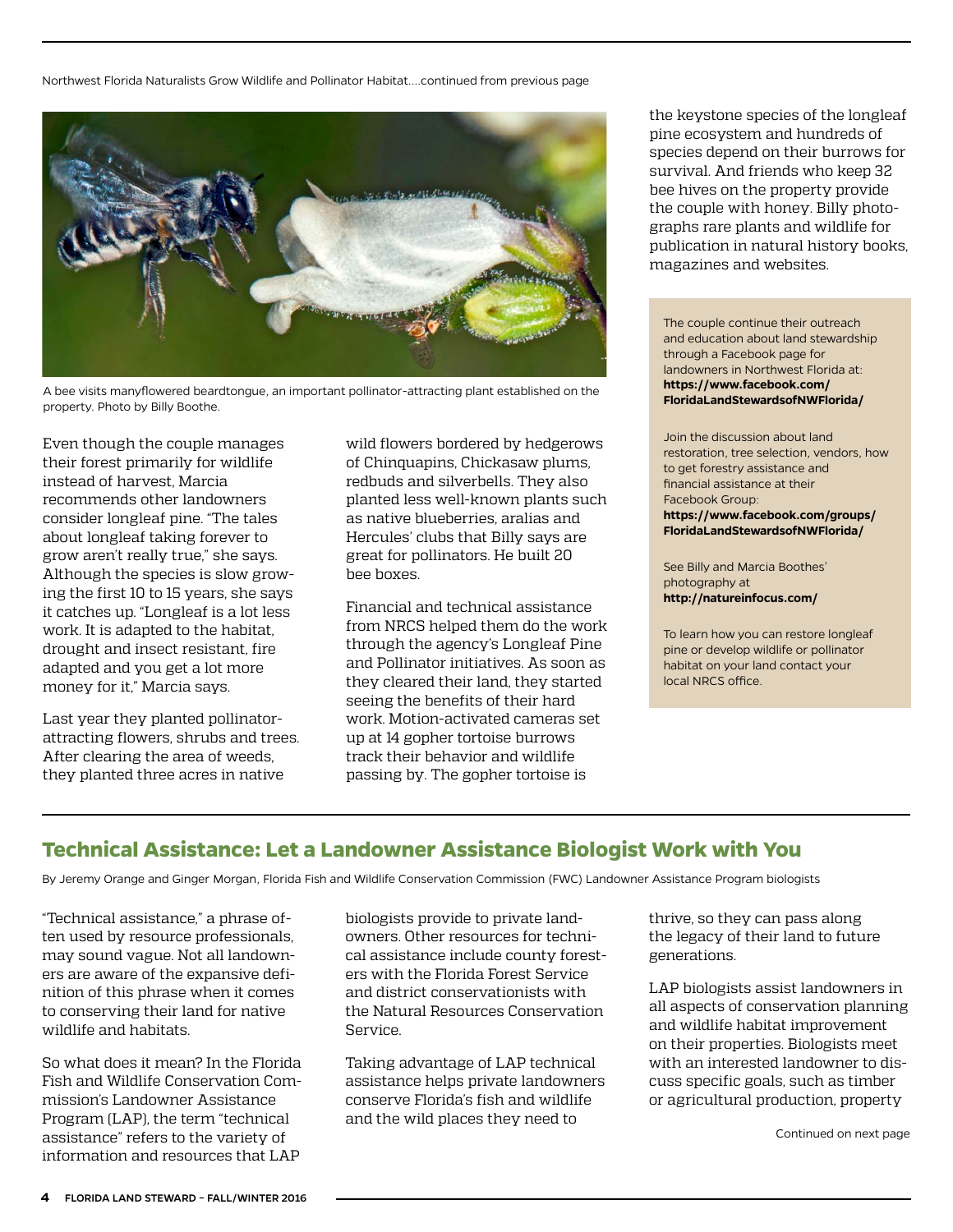Technical Assistance: Let a Landowner Assistance Biologist Work with You....continued from previous page

aesthetics, recreation, habitat improvement and wildlife enhancement. During a walk-through visit to the landowner's property, the biologist can address conservationrelated questions and, when needed, follow up by contacting other resource professionals in the FWC or partner agencies.

LAP biologists can offer detailed information on topics such as: available cost-share programs, conservation easements, invasive species control, conservation programs, native plant sources, wildlife monitoring, landowner cooperatives, and educational opportunities.

After learning about the landowner's property, a biologist will recommend conservation activities to help the landowner achieve his or her goals, either through a simple schedule of activities or a formal conservation stewardship plan. The biologist will follow up later with the landowner to ensure all issues have been explained and addressed.

To utilize this free service offered by FWC's Landowner Assistance Program, contact the LAP regional coordinator in your area. A LAP biologist will begin working with you to address your conservation needs, whether it's a small or

Remember, technical assistance is only a phone call away! Interested in working with a local LAP biologist to receive technical assistance? Contact your regional Landowner Assistance Program coordinator:

#### **Northwest Region**

Arlo Kane, [Arlo.Kane@myfwc.com](mailto:Arlo.Kane@myfwc.com) (850) 767-3616.

#### **North Central Region**

Ginger Morgan [Ginger.Morgan@myfwc.com](mailto:Ginger.Morgan@myfwc.com) (386) 758-0525

#### **Northeast/South Region**

Mark Asleson [Mark.Asleson@myfwc.com](mailto:Mark.Asleson@myfwc.com) (352) 732-1225

**Southwest Region** Luis Gonzalez [Luis.Gonzalez@myfwc.com](mailto:Luis.Gonzalez@myfwc.com) (863) 648-3200

More about FWC's Landowner Assistance Program is at **[http://MyFWC.com/lap.](http://MyFWC.com/lap)**



LOTT LEEDS, WHELTER IT STATISTIC FOR ENCLORATION FOR ENGLISHED FOR ENGLISHED IN THE PROPERTY.<br>Large property. with a private landowner. Photo by FWC.

# **Get Email Updates!**

Don't miss out on upcoming events and news! A lot happens between issues of this quarterly newsletter. Send an email to [cdemers@ufl.edu](mailto:cdemers%40ufl.edu?subject=) to be added to the stewardship listserv. Updates are sent every week or two and include the latest calendar of workshops, tours and other events, a link to the current issue of this newsletter, updates on cost-share and other assistance programs and resources, and other stewardship related information.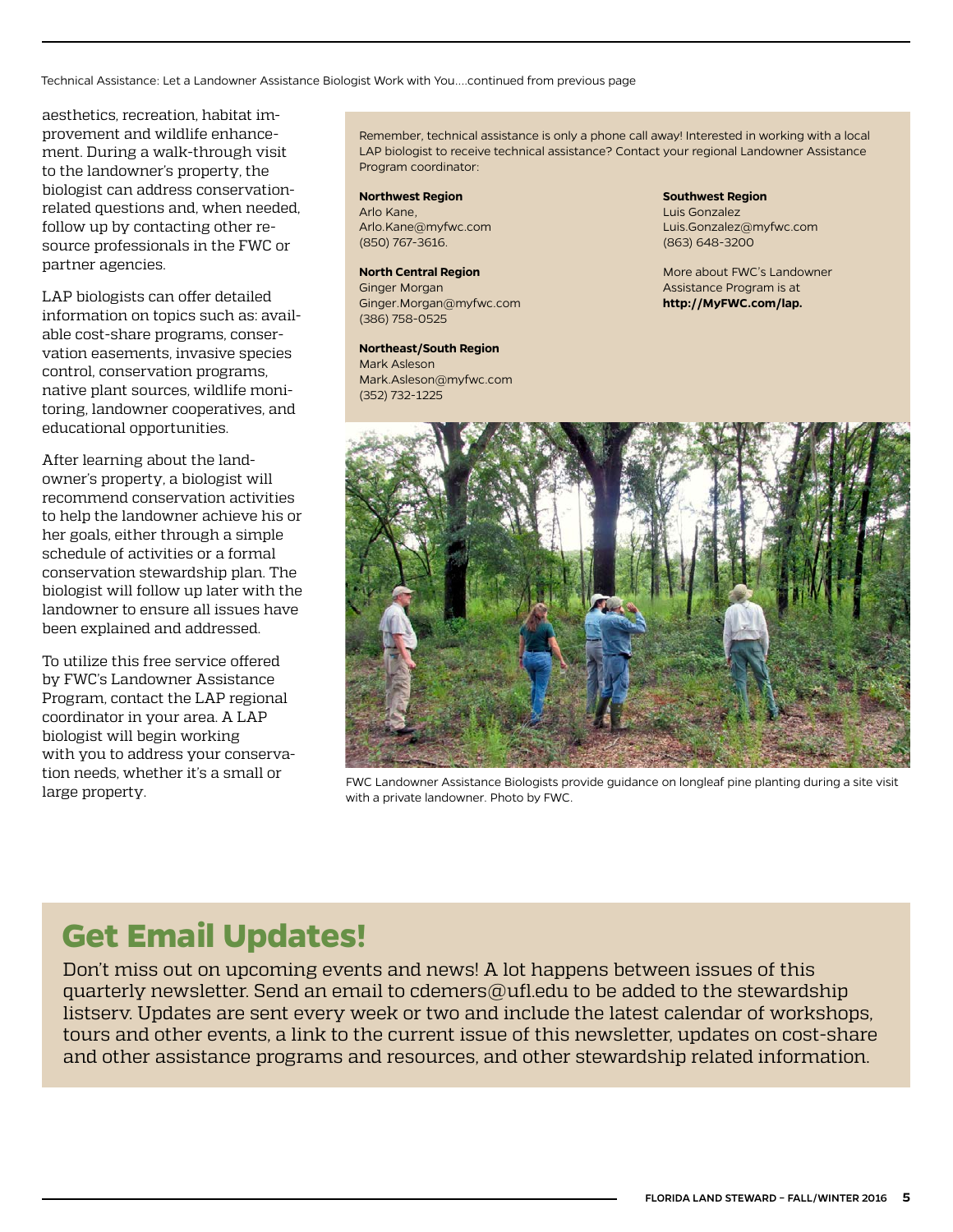# **TIMBER PRICE UPDATE**

The timber pricing information below is useful for observing trends over time, but does not reflect current conditions at a particular location. Landowners considering a timber sale are advised to solicit the services of a consulting forester to obtain current local market conditions.

Average stumpage prices for the three major products in Florida, as reported in the **3rd Quarter 2016** Timber Mart-South report were:

#### **Florida Stumpage Prices**

**Pine pulpwood:** \$39/cord (\$15/ton), ↓ slightly from 2<sup>nd</sup> Qtr. 2016

**Pine C-N-S:** \$58/cord (\$22/ton), ↓ slightly

**Pine sawtimber:** \$74/cord (\$28/ton), ↓ slightly

### **Trend Report**

Dry weather across much of the Southeastern U.S. has provided more accessibility to wood, increased supply and lower stumpage prices across much of the region, including Florida. Market indicators remain relatively stable with paper and paperboard production down slightly this year as compared to a year ago. U.S. building construction continues to improve with housing starts up from the same period last year. Log and lumber exports are up substantially from last year and the U.S. dollar remained strong in the third quarter.



Timber Mart-South is compiled and produced at the Center for Forest Business, Warnell School of Forest Resources, University of Georgia, under contract with the Frank W. Norris Foundation, a non-profit corporation serving the forest products industry. See <http://www.tmart-south.com/>for information on subscriptions.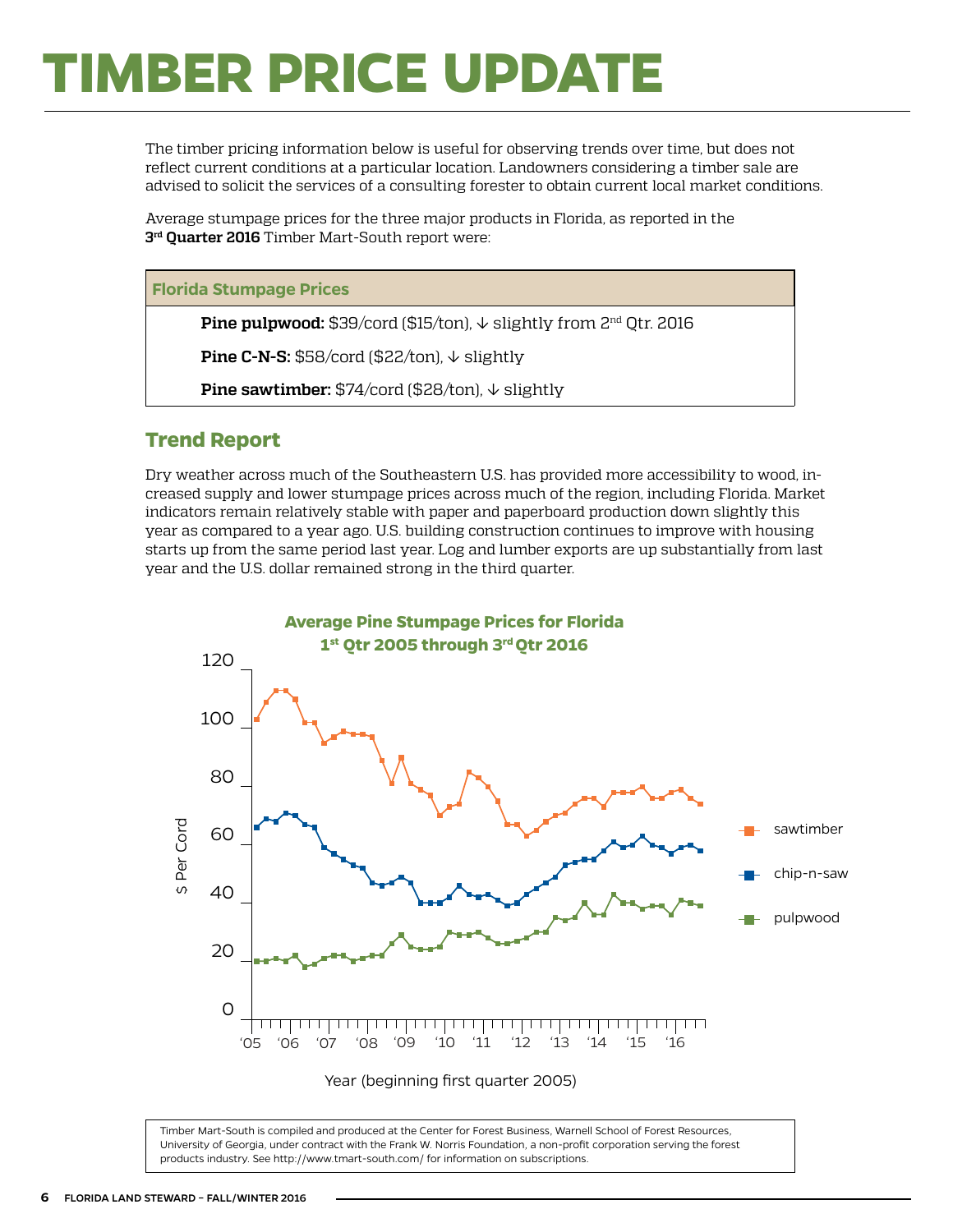# **CONGRATULATIONS CERTIFIED FOREST STEWARDS AND TREE FARMERS**

For more information about becoming a Certified Forest Steward or Tree Farmer, contact your Florida Forest Service County Forester, consultant or learn about it at:

[http://www.](http://www.freshfromflorida.com/Divisions-Offices/Florida-Forest-Service/For-Landowners/Programs/) [freshfromflorida.com/](http://www.freshfromflorida.com/Divisions-Offices/Florida-Forest-Service/For-Landowners/Programs/) [Divisions-Offices/](http://www.freshfromflorida.com/Divisions-Offices/Florida-Forest-Service/For-Landowners/Programs/) [Florida-Forest-Service/](http://www.freshfromflorida.com/Divisions-Offices/Florida-Forest-Service/For-Landowners/Programs/) [For-Landowners/](http://www.freshfromflorida.com/Divisions-Offices/Florida-Forest-Service/For-Landowners/Programs/) [Programs/](http://www.freshfromflorida.com/Divisions-Offices/Florida-Forest-Service/For-Landowners/Programs/)

or

http://[www.](http://www.floridaforest.org) [floridaforest.org](http://www.floridaforest.org) These landowners have a current Forest Stewardship and/or Tree Farm management plan for their property and have demonstrated excellent stewardship of their land resources.





Eric Marvin, Washington County **Howard Harden (L) with Ariel Sewell**, Washington County



Varley Grantham (L) with Calin Ionita, Indian River County